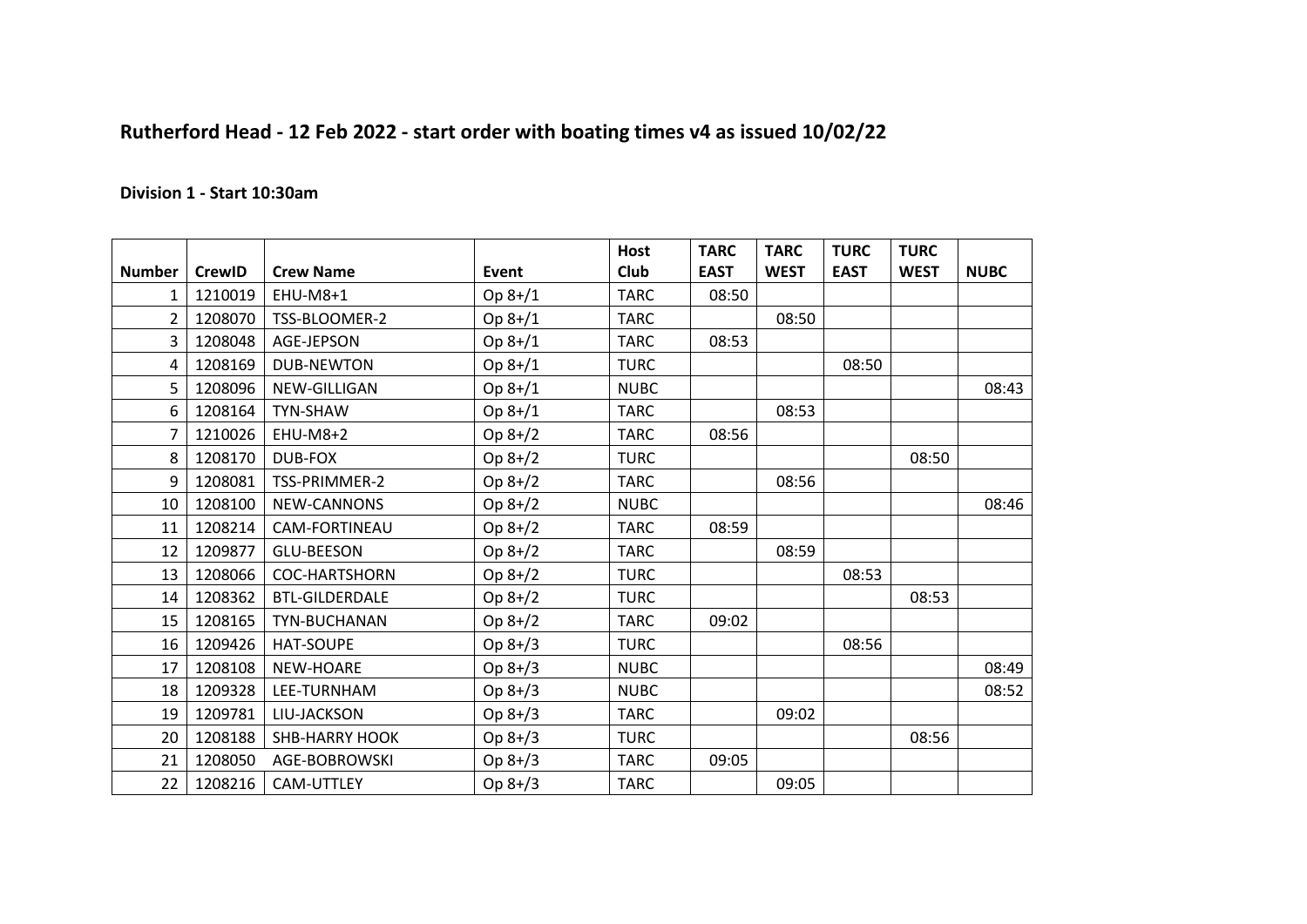|               |               |                    |              | <b>Host</b> | <b>TARC</b> | <b>TARC</b> | <b>TURC</b> | <b>TURC</b> |             |
|---------------|---------------|--------------------|--------------|-------------|-------------|-------------|-------------|-------------|-------------|
| <b>Number</b> | <b>CrewID</b> | <b>Crew Name</b>   | <b>Event</b> | Club        | <b>EAST</b> | <b>WEST</b> | <b>EAST</b> | <b>WEST</b> | <b>NUBC</b> |
| 23            | 1208564       | <b>KCH-TJ</b>      | Op J188+     | <b>NUBC</b> |             |             |             |             | 08:55       |
| 24            | 1208103       | TYN-HULSE          | Op J188+     | <b>TARC</b> | 09:08       |             |             |             |             |
| 25            | 1208093       | YRM-QASEM          | Op J18 8+    | <b>NUBC</b> |             |             |             |             | 08:58       |
| 26            | 1208076       | YRK-ORSKOV-2       | Op J188+     | <b>TURC</b> |             |             | 08:59       |             |             |
| 27            | 1208191       | NEW-BRADLEY-2      | $W 4x-1$     | <b>NUBC</b> |             |             |             |             | 09:01       |
| 28            | 1208060       | DUR-MCDAID         | $W 4x-1$     | <b>TURC</b> |             |             |             | 08:59       |             |
| 29            | 1208193       | NEW-ROWLEY-2       | $W 4x-1$     | <b>NUBC</b> |             |             |             |             | 09:04       |
| 30            | 1208167       | DUB-WILLIAMS-2     | $W$ 4x-/1    | <b>TURC</b> |             |             | 09:02       |             |             |
| 31            | 1209785       | LIU-WIDDOWSON      | $W 4x-1$     | <b>TARC</b> |             | 09:08       |             |             |             |
| 32            | 1208065       | <b>DUR-FLECK</b>   | $W 4x-1$     | <b>TURC</b> |             |             |             | 09:02       |             |
| 33            | 1208194       | NEW-GLEDSON        | W 4-         | <b>NUBC</b> |             |             |             |             | 09:07       |
| 34            | 1208495       | TSS-MCWILLIAM      | W 4-         | <b>TARC</b> | 09:11       |             |             |             |             |
| 35            | 1209088       | DUB-WILLIAMS-3     | W 4-         | <b>TURC</b> |             |             | 09:05       |             |             |
| 36            | 1208524       | GLU-W4- Skye       | W 4-         | <b>TARC</b> |             | 09:11       |             |             |             |
| 37            | 1209961       | EHU-JONSSON        | W 4-         | <b>TARC</b> | 09:14       |             |             |             |             |
| 38            | 1210049       | EHU-ROSSINGTON     | W 4+         | <b>TARC</b> |             | 09:14       |             |             |             |
| 39            | 1209786       | LIU-THIELEMANN     | W 4+         | <b>TARC</b> | 09:17       |             |             |             |             |
| 40            | 1208198       | NEW-CHAVOS         | W 4+         | <b>NUBC</b> |             |             |             |             | 09:10       |
| 41            | 1208523       | GLU-W4+ O'Dell     | W 4+         | <b>TARC</b> |             | 09:17       |             |             |             |
| 42            | 1208203       | HEX-WATERMAN       | $W 4x-2$     | <b>TARC</b> | 09:20       |             |             |             |             |
| 43            | 1208168       | DUB-LUCANIA        | $W 4x-2$     | <b>TURC</b> |             |             |             | 09:05       |             |
| 44            | 1208068       | TTA-HOUSTON-2      | $W 4x-2$     | <b>TARC</b> |             | 09:20       |             |             |             |
| 45            | 1208172       | <b>CLS-HUNT</b>    | $W 4x-2$     | <b>TURC</b> |             |             | 09:08       |             |             |
| 46            | 1208196       | NEW-COLLEY         | $W 4x-2$     | <b>NUBC</b> |             |             |             |             | 09:13       |
| 47            | 1209733       | LDU-SKILBECK       | $W 4x-2$     | <b>NUBC</b> |             |             |             |             | 09:16       |
| 48            | 1208052       | <b>DUR-KNIGHTS</b> | Op 8+/4      | <b>TURC</b> |             |             |             | 09:08       |             |
| 49            | 1209730       | LDU-DONALD         | Op 8+/4      | <b>NUBC</b> |             |             |             |             | 09:19       |
| 50            | 1208075       | COC-PEBODY         | Op 8+/4      | <b>TURC</b> |             |             | 09:11       |             |             |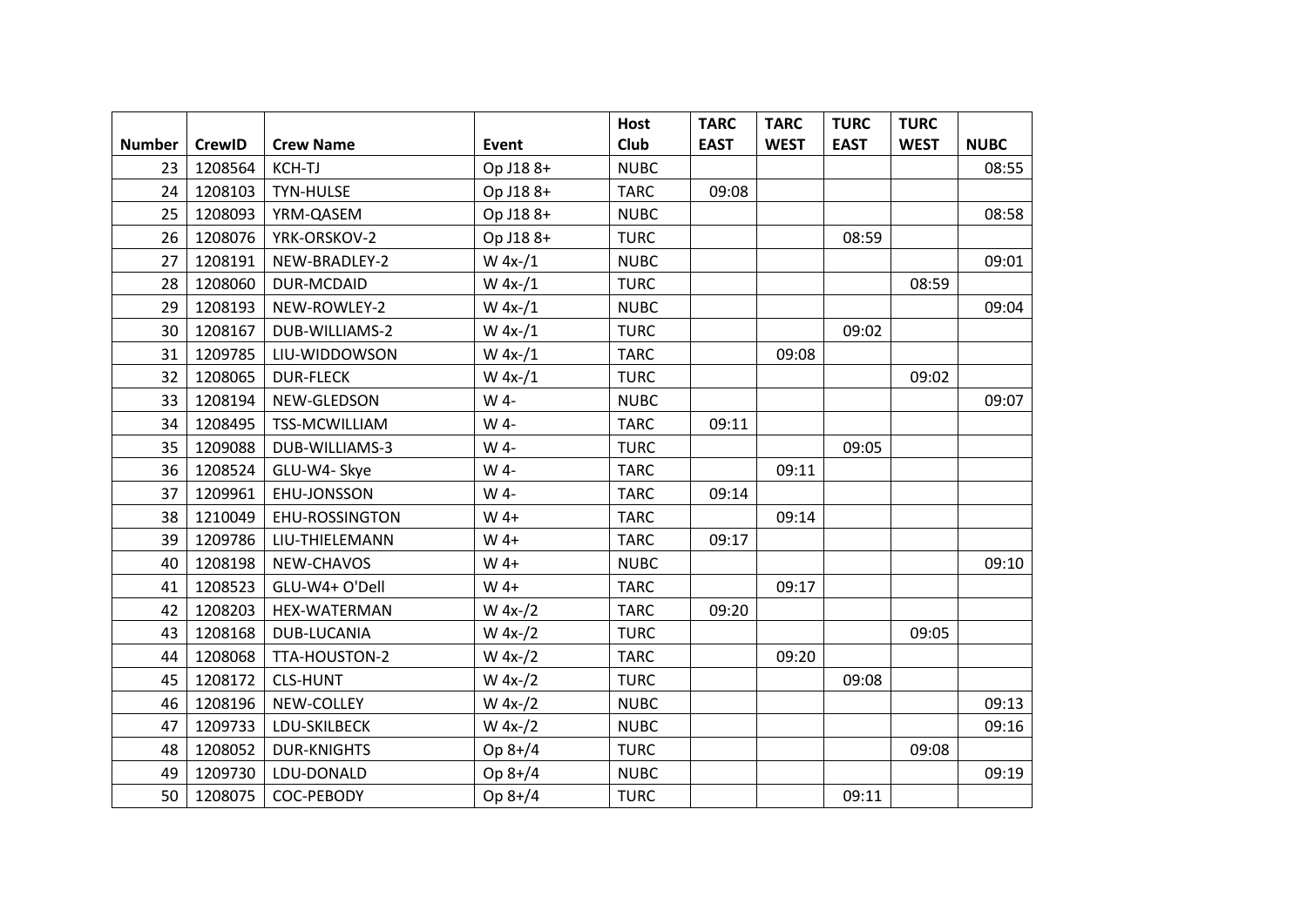|               |               |                         |               | <b>Host</b> | <b>TARC</b> | <b>TARC</b> | <b>TURC</b> | <b>TURC</b> |             |
|---------------|---------------|-------------------------|---------------|-------------|-------------|-------------|-------------|-------------|-------------|
| <b>Number</b> | <b>CrewID</b> | <b>Crew Name</b>        | Event         | Club        | <b>EAST</b> | <b>WEST</b> | <b>EAST</b> | <b>WEST</b> | <b>NUBC</b> |
| 51            | 1209865       | <b>TYN-STOREY</b>       | Op 8+/4       | <b>TARC</b> | 09:23       |             |             |             |             |
| 52            | 1209006       | AGE-TULLY               | Op 8+/4       | <b>TARC</b> |             | 09:23       |             |             |             |
| 53            | 1208190       | SHB-HARRY HOOK-2        | Op 8+/4       | <b>TURC</b> |             |             |             | 09:11       |             |
| 54            | 1208154       | <b>DUB-HOUSE</b>        | Op 8+/5       | <b>TURC</b> |             |             | 09:14       |             |             |
| 55            | 1208082       | AID-MENS VIII           | Op 8+/5       | <b>TURC</b> |             |             |             | 09:14       |             |
| 56            | 1209714       | SJC-PALMER              | Op 8+/5       | <b>TURC</b> |             |             | 09:17       |             |             |
| 57            | 1208102       | <b>DUR-BLACK</b>        | Op 8+/5       | <b>TURC</b> |             |             |             | 09:17       |             |
| 58            | 1208845       | TYN-SETCH               | Op 8+/5       | <b>TARC</b> | 09:26       |             |             |             |             |
| 59            | 1208054       | TTA-HARTE - C           | Op MasC/E 4x- | <b>TARC</b> |             | 09:26       |             |             |             |
| 60            | 1208211       | HEX-HAYWOOD SMITH - E   | Op MasC/E 4x- | <b>TARC</b> | 09:29       |             |             |             |             |
| 61            | 1208071       | <b>DUR-MCCARTHY - E</b> | Op MasC/E 4x- | <b>TURC</b> |             |             | 09:20       |             |             |
| 62            | 1209808       | TYU-ROBINSON - E        | Op MasC/E 4x- | <b>TURC</b> |             |             |             | 09:20       |             |
| 63            | 1208171       | CLS-JOHNSON - C         | Op MasC/E 4x- | <b>TURC</b> |             |             | 09:23       |             |             |
| 64            | 1208063       | YRK-JACKSON             | W J18 4x-     | <b>TURC</b> |             |             |             | 09:23       |             |
| 65            | 1208111       | TYN-BRADLEY             | W J18 4x-     | <b>TARC</b> |             | 09:29       |             |             |             |
| 66            | 1208089       | TEE-POWELL              | W J18 4x-     | <b>NUBC</b> |             |             |             |             | 09:22       |
| 67            | 1209281       | TYU-WILDSMITH           | W J18 4x-     | <b>TURC</b> |             |             | 09:26       |             |             |
| 68            | 1208173       | <b>CLS-HEMANTH</b>      | W J18 4x-     | <b>TURC</b> |             |             |             | 09:26       |             |
| 69            | 1208174       | <b>CLS-HADDRICK</b>     | W J16 4x-     | <b>TURC</b> |             |             | 09:29       |             |             |
| 70            | 1208067       | <b>QEH-CONNOR</b>       | W J16 4x-     | <b>TARC</b> | 09:32       |             |             |             |             |
| 71            | 1208113       | <b>TYN-TEMPLE</b>       | W J16 4x-     | <b>TARC</b> |             | 09:32       |             |             |             |
| 72            | 1208147       | <b>HEX-LITTLER</b>      | W J16 4x-     | <b>TARC</b> | 09:35       |             |             |             |             |
| 73            | 1208069       | YRK-DAVIE               | W J16 4x-     | <b>TURC</b> |             |             |             | 09:29       |             |
| 74            | 1208175       | <b>CLS-SMITH</b>        | W J16 4x-     | <b>TURC</b> |             |             | 09:32       |             |             |
| 75            | 1209329       | LEE-PATTERSON           | $W 4x- / 3$   | <b>NUBC</b> |             |             |             |             | 09:25       |
| 76            | 1209731       | LDU-STEEPLE             | $W 4x- / 3$   | <b>NUBC</b> |             |             |             |             | 09:28       |
| 77            | 1209330       | LEE-BRUSH               | $W 4x- / 3$   | <b>NUBC</b> |             |             |             |             | 09:31       |
| 78            | 1208160       | DUB-GILL-RYAN-2         | $W 4x-1/3$    | <b>TURC</b> |             |             |             | 09:32       |             |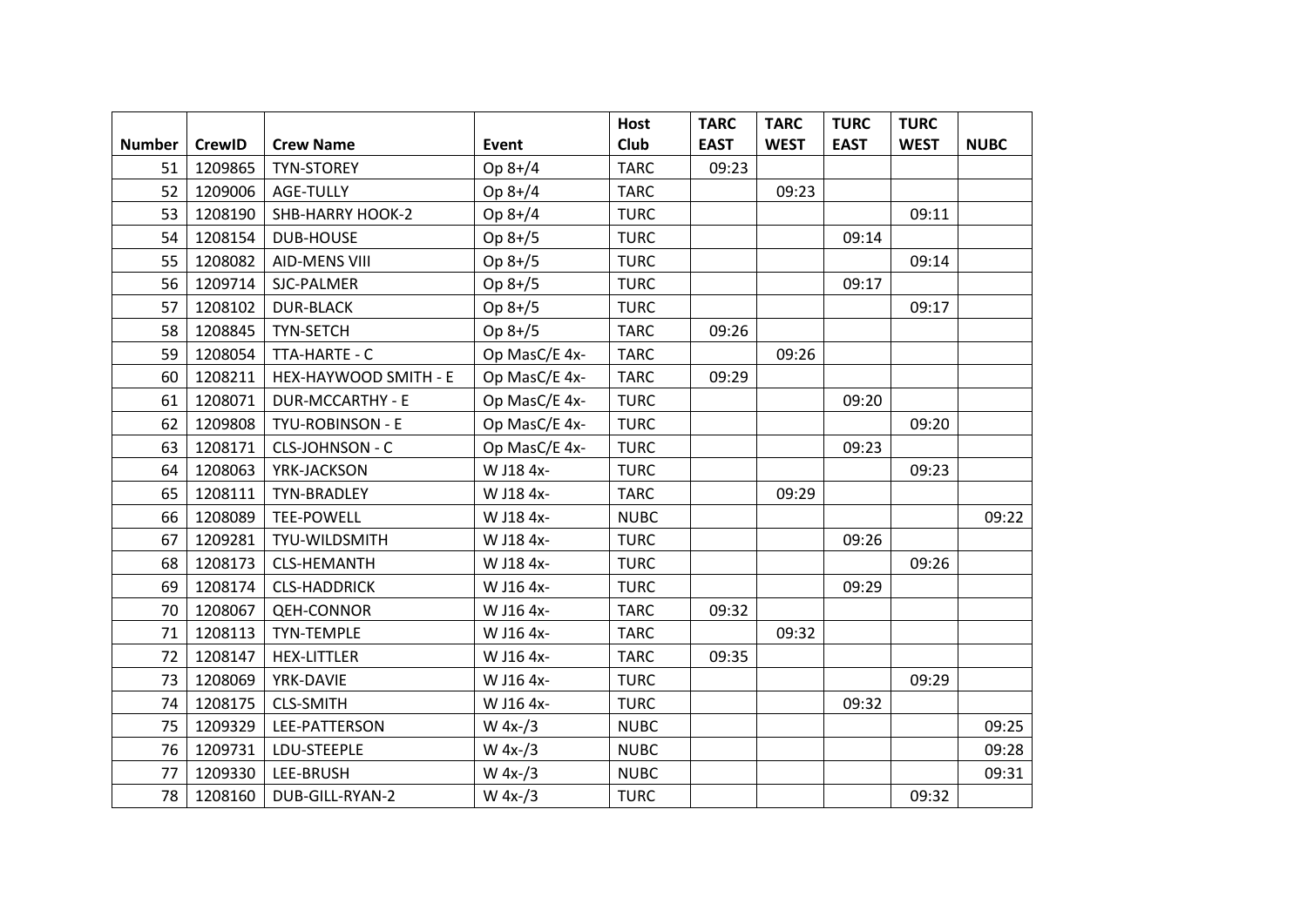|               |               |                      |                 | <b>Host</b> | <b>TARC</b> | <b>TARC</b> | <b>TURC</b> | <b>TURC</b> |             |
|---------------|---------------|----------------------|-----------------|-------------|-------------|-------------|-------------|-------------|-------------|
| <b>Number</b> | <b>CrewID</b> | <b>Crew Name</b>     | Event           | Club        | <b>EAST</b> | <b>WEST</b> | <b>EAST</b> | <b>WEST</b> | <b>NUBC</b> |
| 79            | 1208197       | NEW-CAVE             | $W 4x-1/3$      | <b>NUBC</b> |             |             |             |             | 09:34       |
| 80            | 1208159       | DUB-FORDHAM          | $W 4x-1/3$      | <b>TURC</b> |             |             | 09:35       |             |             |
| 81            | 1208051       | TEE-KENYON - I       | Op MasF/G/I 4x- | <b>NUBC</b> |             |             |             |             | 09:37       |
| 82            | 1208064       | <b>DUR-LYONS - F</b> | Op MasF/G/I 4x- | <b>TURC</b> |             |             |             | 09:35       |             |
| 83            | 1208136       | TYU-HALL - G         | Op MasF/G/I 4x- | <b>TURC</b> |             |             | 09:38       |             |             |
| 84            | 1208074       | DUR-LAWSON - G       | Op MasF/G/I 4x- | <b>TURC</b> |             |             |             | 09:38       |             |
| 85            | 1208210       | HEX-WILKINSON - G    | Op MasF/G/I 4x- | <b>TARC</b> |             | 09:35       |             |             |             |
| 86            | 1208114       | TYN-GILBERT - A      | W MasA/C/D 8+   | <b>TARC</b> | 09:38       |             |             |             |             |
| 87            | 1208084       | DUR-MOORE - D        | W MasA/C/D 8+   | <b>TURC</b> |             |             | 09:41       |             |             |
| 88            | 1208053       | TEE-HARKER - C       | W MasA/C/D 8+   | <b>NUBC</b> |             |             |             |             | 09:40       |

## **Division 2 - Start 2:15pm**

|               |               |                      |            | <b>Host</b> | <b>TARC</b> | <b>TARC</b> | <b>TURC</b> | <b>TURC</b> |             |
|---------------|---------------|----------------------|------------|-------------|-------------|-------------|-------------|-------------|-------------|
| <b>Number</b> | <b>CrewID</b> | <b>Crew Name</b>     | Event      | <b>Club</b> | <b>EAST</b> | <b>WEST</b> | <b>EAST</b> | <b>WEST</b> | <b>NUBC</b> |
| 101           | 1208208       | <b>DUB-ASQUITH</b>   | Op $4x-1$  | <b>TURC</b> |             |             | 12:40       |             |             |
| 102           | 1208466       | <b>HEX-HESLOP</b>    | Op $4x-/1$ | <b>TARC</b> | 12:42       |             |             |             |             |
| 103           | 1208115       | NEW-TURNELL          | Op $4x-/1$ | <b>NUBC</b> |             |             |             |             | 12:30       |
| 104           | 1210124       | <b>TSS-RICHARDS</b>  | Op 4-      | <b>TARC</b> |             | 12:42       |             |             |             |
| 105           | 1208118       | <b>NEW-PRIOR</b>     | Op 4-      | <b>NUBC</b> |             |             |             |             | 12:33       |
| 106           | 1208120       | NEW-CANNONS-2        | Op 4-      | <b>NUBC</b> |             |             |             |             | 12:36       |
| 107           | 1208204       | DUB-NEWTON-2         | Op 4-      | <b>TURC</b> |             |             |             | 12:40       |             |
| 108           | 1210198       | EHU-M4-1             | Op 4-      | <b>TARC</b> | 12:45       |             |             |             |             |
| 109           | 1209952       | <b>GLU-MACKINNON</b> | Op 4-      | <b>TARC</b> |             | 12:45       |             |             |             |
| 110           | 1210195       | EHU-M4+1             | $Op 4+/1$  | <b>TARC</b> | 12:48       |             |             |             |             |
| 111           | 1210196       | EHU-M4+2             | $Op 4+/1$  | <b>TARC</b> |             | 12:48       |             |             |             |
| 112           | 1208206       | <b>DUB-ACRIS</b>     | $Op 4+/1$  | <b>TURC</b> |             |             | 12:43       |             |             |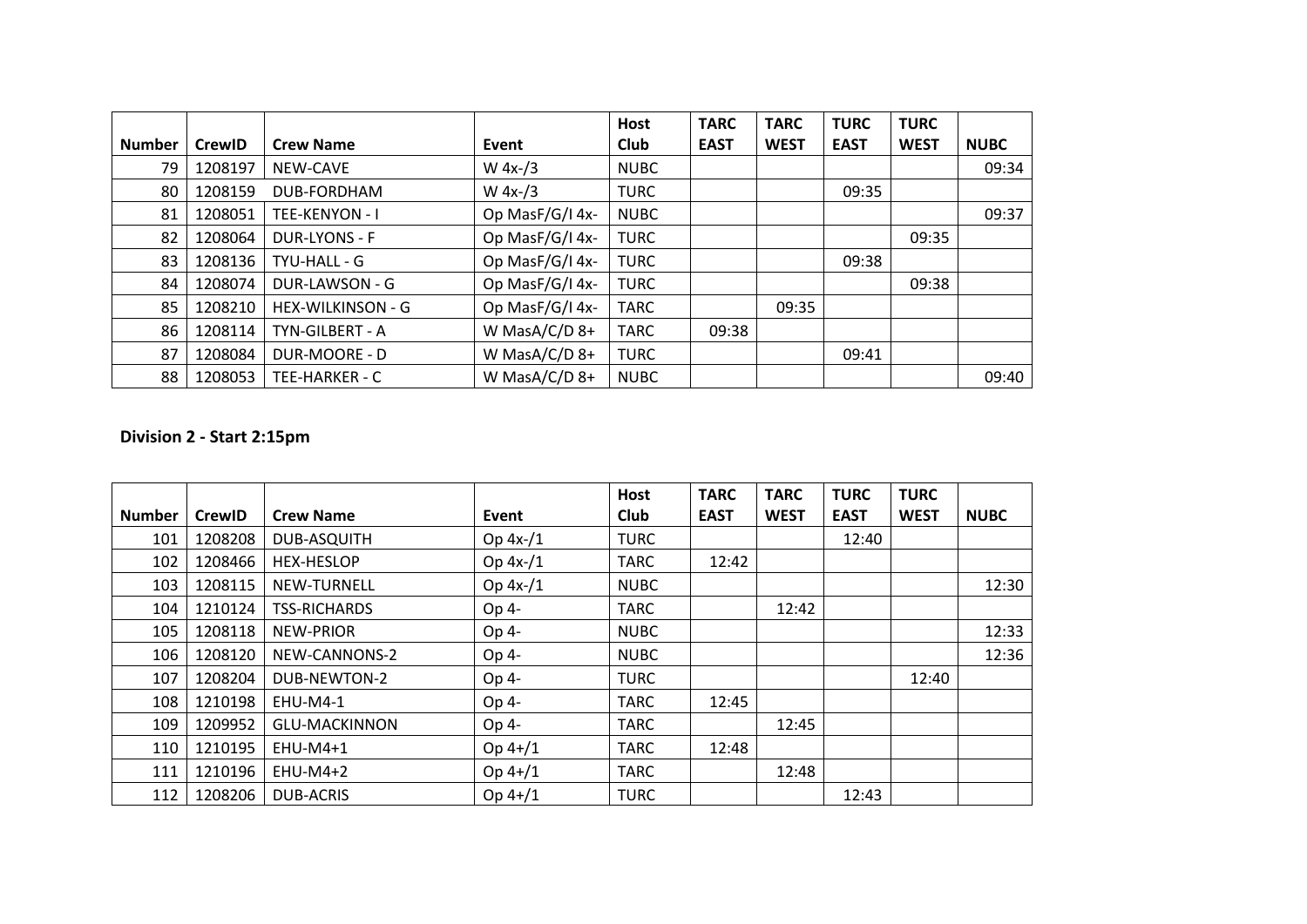|               |               |                     |             | <b>Host</b> | <b>TARC</b> | <b>TARC</b> | <b>TURC</b> | <b>TURC</b> |             |
|---------------|---------------|---------------------|-------------|-------------|-------------|-------------|-------------|-------------|-------------|
| <b>Number</b> | <b>CrewID</b> | <b>Crew Name</b>    | Event       | Club        | <b>EAST</b> | <b>WEST</b> | <b>EAST</b> | <b>WEST</b> | <b>NUBC</b> |
| 113           | 1208207       | DUB-FOX-2           | Op 4+/1     | <b>TURC</b> |             |             |             | 12:43       |             |
| 114           | 1209951       | <b>GLU-THOMPSON</b> | Op 4+/1     | <b>TARC</b> | 12:51       |             |             |             |             |
| 115           | 1208056       | TSS-BLOOMER         | $W 8+/1$    | <b>TARC</b> |             | 12:51       |             |             |             |
| 116           | 1209156       | TYN-COWIE           | $W 8 + / 1$ | <b>TARC</b> | 12:54       |             |             |             |             |
| 117           | 1208062       | <b>TSS-PRIMMER</b>  | $W 8+/1$    | <b>TARC</b> |             | 12:54       |             |             |             |
| 118           | 1208185       | NEW-BRADLEY         | $W 8 + / 1$ | <b>NUBC</b> |             |             |             |             | 12:39       |
| 119           | 1209960       | EHU-HARDIE          | $W 8 + / 1$ | <b>TARC</b> |             | 12:57       |             |             |             |
| 120           | 1208162       | <b>DUB-WILLIAMS</b> | $W 8 + / 1$ | <b>TURC</b> |             |             | 12:46       |             |             |
| 121           | 1208186       | NEW-ROWLEY          | $W 8+/2$    | <b>NUBC</b> |             |             |             |             | 12:42       |
| 122           | 1208085       | COC-O'CONNOR        | $W 8+/2$    | <b>TURC</b> |             |             |             | 12:46       |             |
| 123           | 1208522       | GLU-W8+             | $W 8+/2$    | <b>TARC</b> | 13:00       |             |             |             |             |
| 124           | 1209159       | TYN-DOWSON          | $W 8+/2$    | <b>TARC</b> |             | 13:00       |             |             |             |
| 125           | 1208080       | <b>HAT-CLARK</b>    | $W 8+/2$    | <b>TURC</b> |             |             | 12:49       |             |             |
| 126           | 1209784       | LIU-THIELEMANN      | $W 8+/2$    | <b>TARC</b> | 13:03       |             |             |             |             |
| 127           | 1208092       | <b>DUR-LANG</b>     | $W 8+/3$    | <b>TURC</b> |             |             |             | 12:49       |             |
| 128           | 1209750       | YRK-NICHOLSON       | $W 8 + 3$   | <b>TURC</b> |             |             | 12:52       |             |             |
| 129           | 1208078       | YRM-DUNN            | $W 8+/3$    | <b>NUBC</b> |             |             |             |             | 12:45       |
| 130           | 1208209       | <b>CBS-HEDLEY</b>   | $W 8 + 3$   | <b>TARC</b> |             | 13:03       |             |             |             |
| 131           | 1208363       | <b>BTL-LANE</b>     | $W 8 + 3$   | <b>TURC</b> |             |             |             | 12:52       |             |
| 132           | 1209735       | LDU-DICKERSON       | $W 8 + 3$   | <b>NUBC</b> |             |             |             |             | 12:48       |
| 133           | 1209336       | LEE-CONN            | $W 8+/3$    | <b>NUBC</b> |             |             |             |             | 12:51       |
| 134           | 1208189       | NEW-ALLISON         | $W 8+/3$    | <b>NUBC</b> |             |             |             |             | 12:54       |
| 135           | 1209852       | UNO-Viney           | Op 4x-/2    | <b>TARC</b> | 13:06       |             |             |             |             |
| 136           | 1208116       | <b>DUR-DUDLEY</b>   | Op 4x-/2    | <b>TURC</b> |             |             | 12:55       |             |             |
| 137           | 1209782       | LIU-PEPPER          | Op 4x-/2    | <b>TARC</b> |             | 13:06       |             |             |             |
| 138           | 1209335       | LEE-GRANGE          | Op 4x-/2    | <b>NUBC</b> |             |             |             |             | 12:57       |
| 139           | 1208157       | DUB-LADD            | Op 4x-/2    | <b>TURC</b> |             |             |             | 12:55       |             |
| 140           | 1208156       | DUB-HOUSE-2         | Op 4x-/2    | <b>TURC</b> |             |             | 12:58       |             |             |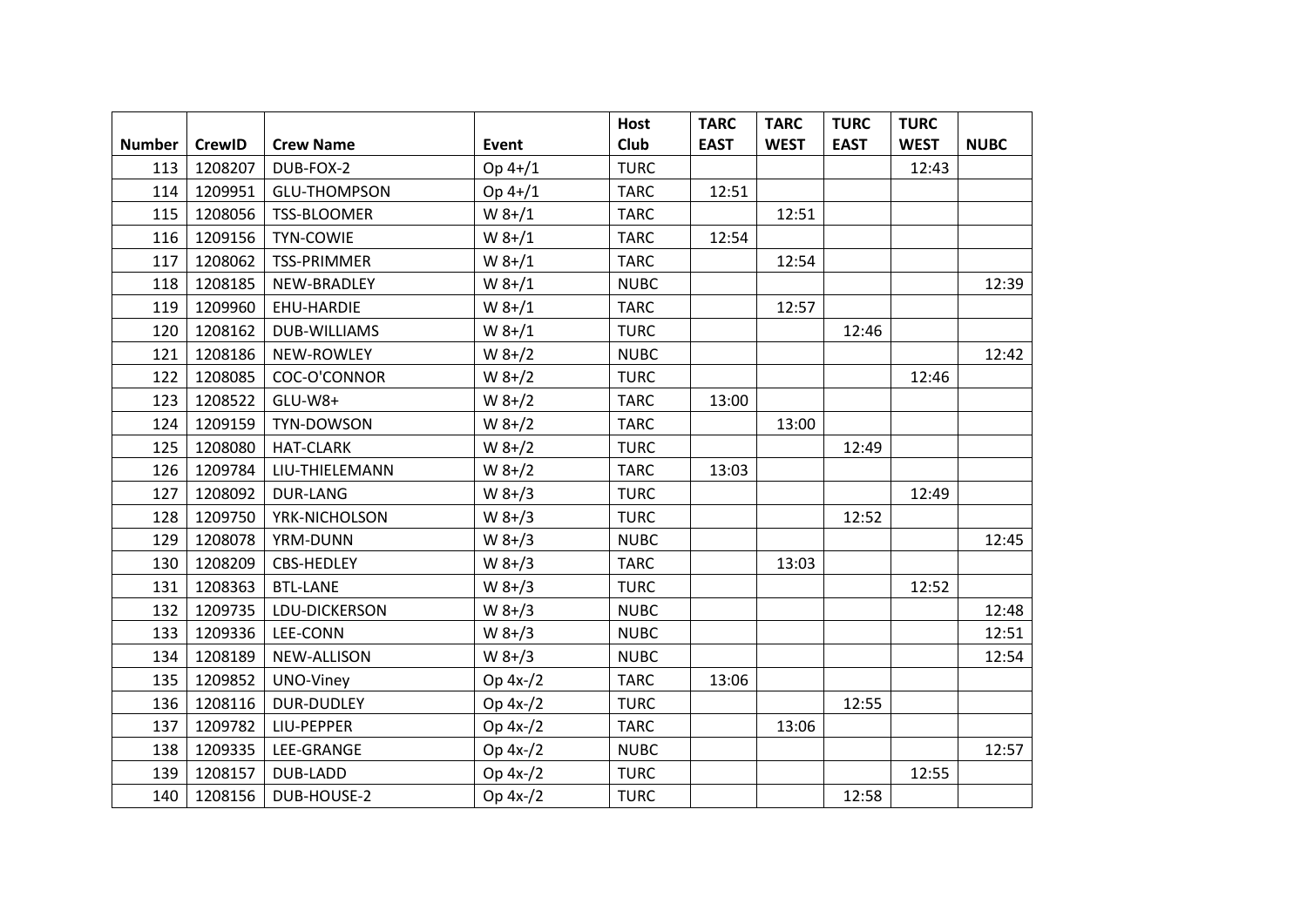|               |               |                      |                | <b>Host</b> | <b>TARC</b> | <b>TARC</b> | <b>TURC</b> | <b>TURC</b> |             |
|---------------|---------------|----------------------|----------------|-------------|-------------|-------------|-------------|-------------|-------------|
| <b>Number</b> | <b>CrewID</b> | <b>Crew Name</b>     | Event          | Club        | <b>EAST</b> | <b>WEST</b> | <b>EAST</b> | <b>WEST</b> | <b>NUBC</b> |
| 141           | 1210199       | EHU-M4x1             | Op 4x-/2       | <b>TARC</b> | 13:09       |             |             |             |             |
| 142           | 1209783       | LIU-JACKSON-2        | Op 4+/2        | <b>TARC</b> |             | 13:09       |             |             |             |
| 143           | 1210197       | EHU-M4+3             | Op 4+/2        | <b>TARC</b> | 13:12       |             |             |             |             |
| 144           | 1209878       | GLU-BEESON-2         | $Op 4+/2$      | <b>TARC</b> |             | 13:12       |             |             |             |
| 145           | 1208121       | NEW-BRUMWELL         | $Op 4+/2$      | <b>NUBC</b> |             |             |             |             | 13:00       |
| 146           | 1208049       | YRK-ORSKOV           | Op J18 4x-/1   | <b>TURC</b> |             |             |             | 12:58       |             |
| 147           | 1208565       | <b>KCH-SYKES</b>     | Op J18 4x-/1   | <b>NUBC</b> |             |             |             |             | 13:03       |
| 148           | 1208059       | YRK-HARTER-JONES     | Op J18 4x-/1   | <b>TURC</b> |             |             | 13:01       |             |             |
| 149           | 1208083       | <b>QEH-DYER</b>      | Op J18 4x-/1   | <b>TARC</b> | 13:15       |             |             |             |             |
| 150           | 1208109       | DUR-DAVISON          | Op J18 4x-/1   | <b>TURC</b> |             |             |             | 13:01       |             |
| 151           | 1209237       | <b>HOL-PRICE - F</b> | Op MasD/E/F 8+ | <b>TURC</b> |             |             | 13:04       |             |             |
| 152           | 1208142       | <b>HEX-OATES - E</b> | Op MasD/E/F 8+ | <b>TARC</b> |             | 13:15       |             |             |             |
| 153           | 1208944       | TYN-ROBINSON-D       | Op MasD/E/F 8+ | <b>TARC</b> | 13:18       |             |             |             |             |
| 154           | 1208057       | DUR-DOWER - E        | Op MasD/E/F 8+ | <b>TURC</b> |             |             |             | 13:04       |             |
| 155           | 1208945       | TYN BOYD - F         | Op MasD/E/F 8+ | <b>TARC</b> |             | 13:18       |             |             |             |
| 156           | 1209807       | TYU-GRAHAM - E       | Op MasD/E/F 8+ | <b>TURC</b> |             |             | 13:07       |             |             |
| 157           | 1209334       | LEE-LOPEZ DITTMAR    | Op 4+/3        | <b>NUBC</b> |             |             |             |             | 13:06       |
| 158           | 1208125       | NEW-JENKINS          | Op 4+/3        | <b>NUBC</b> |             |             |             |             | 13:09       |
| 159           | 1208155       | <b>DUB-DRAKE</b>     | Op 4+/3        | <b>TURC</b> |             |             |             | 13:07       |             |
| 160           | 1208124       | <b>SCB-HURRELL</b>   | Op 4+/3        | <b>TURC</b> |             |             | 13:10       |             |             |
| 161           | 1209161       | UCD-HAGUE            | Op 4+/3        | <b>TURC</b> |             |             |             | 13:10       |             |
| 162           | 1209486       | KCH-LEBROCQ          | Op J18 4+      | <b>NUBC</b> |             |             |             |             | 13:12       |
| 163           | 1208098       | YRM-HOLMES           | Op J18 4+      | <b>NUBC</b> |             |             |             |             | 13:15       |
| 164           | 1208095       | YRM-QASEM-2          | Op J18 4+      | <b>NUBC</b> |             |             |             |             | 13:18       |
| 165           | 1208110       | <b>QEH-SMYTH</b>     | $W 8+/4$       | <b>TARC</b> | 13:21       |             |             |             |             |
| 166           | 1208134       | SHB-HAMID            | W 8+/4         | <b>TURC</b> |             |             | 13:13       |             |             |
| 167           | 1209910       | VAN-WOOD             | W 8+/4         | <b>TURC</b> |             |             |             | 13:13       |             |
| 168           | 1208480       | <b>SCB-GREYBERTS</b> | $W 8+/4$       | <b>TURC</b> |             |             | 13:16       |             |             |